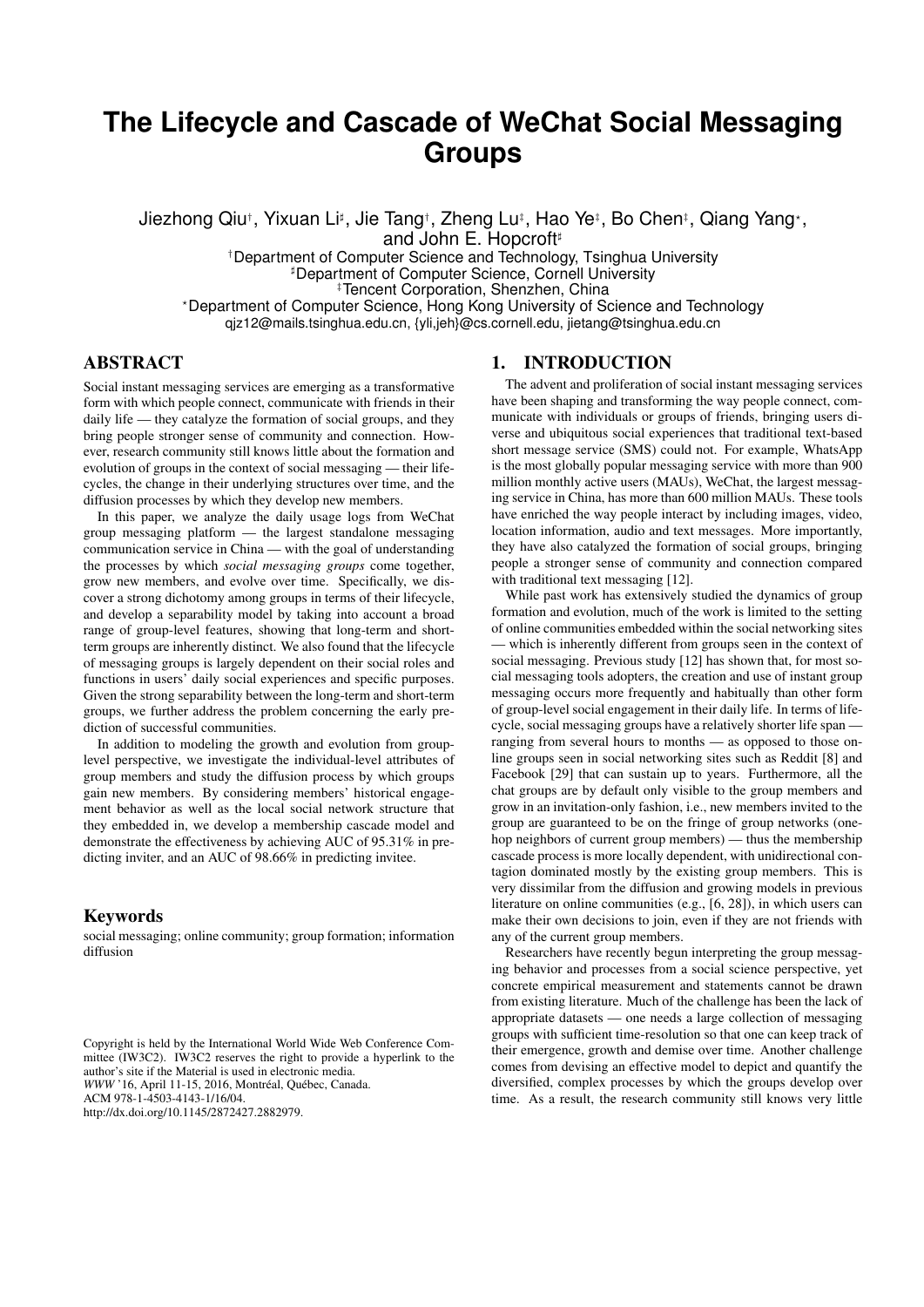about the formation and evolution of chat groups in the context of social messaging — their lifecycles, the change in their underlying structures over time, and the cascade processes by which they develop new members.

To address these issues, in this paper, we analyze the daily usage logs from the WeChat  $^1$  group messaging platform — the largest standalone messaging communication service developed by Tencent in China [2] — with the goal of understanding the processes by which social messaging groups come together, grow new members, and evolve over time. To our knowledge, this is so far the first large-scale analysis on messaging group dynamics. WeChat allows users to send and receive multimedia messages in real-time via Internet. One important feature in WeChat is that any user can create a new group and invite friends to join this group. Please note that such group is invited only, which means that the other users (friends) cannot apply to join if no invitation comes from the group. Groups play a very important role in WeChat. Our statistics show that roughly 25% of the messages in WeChat were generated in group conversations. On the other hand, the groups are very dynamic. Every day, about 2,300,000 new groups were created and about 40% of the newly created groups become silent within only one week. We will describe detailed information about the WeChat dataset along with its mechanics in Section 3.

The Present Work: Lifecycle Dichotomy in Social Messaging Groups. In this paper, we contribute to research on group evolution in social messaging platforms by observing and making a conceptual difference between two types of groups in terms of their lifecycle: long-term and short-term groups. Our empirical analysis shows that almost 40% of them stop interaction within one week. On the other hand, we also observe 30% of the groups can survive a much longer period of time ( $\geq 30$  days). The strong lifecycle dichotomy of chat groups leads us to a natural lifecycle modeling and prediction questions — how separable are the long-term and short-term groups by taking into account the structural and social behavioral features? To address this issue, we develop a *separability model* by studying snapshots of millions of groups, and show the strong distinction between long-term and short-term groups measured with a broad range of features including the underlying group network structure, the membership cascade tree properties (e.g. tree size and depth), and the demographics entropy of group members such as gender, age and region.

We also discuss the phenomena of lifecycle dichotomy from the perspective of the roles and functions that social messaging platforms have in users' daily social experiences. This leads to the question of how does the lifecycle and growth pattern of social messaging groups correlate with the social functions it is serving? It turns out that messaging groups have been commonly adopted as a convenient way of connecting with smaller communities all at once, e.g., a family group, a colleague's group, a classmate's group, as well as groups for social events [12]. And the lifecycle of messaging groups is largely dependent on it social purpose for being setup — for instance, one may expect that event-driven groups will have a higher chance of dying out than friend groups for frequent catching-up.

Furthermore, given the strong separability between the long-term and short-term groups, a fundamental problem concerning the design of successful communities is: Can we predict whether a social group will grow and persist in the long run by analyzing the structural and behavioral patterns exhibited by the group at its early stage? We phrase it as a problem of *early prediction* in group longevity. Through the lens of various features exhibited by a

group, we demonstrate that strong prediction results can be obtained even with a group history of one day.

The Present Work: Group Membership Cascade and Prediction. In addition to modeling the growth and evolution from a group-level perspective, we take one step further and investigate the individual-level attributes of group members and study the cascade process by which groups gain new members. Specifically, given the historical behavior of group users as well as the local social structure, can we predict which users in the group are more likely to be active and invite new users to the group chat and to whom will he/she send invitations to? Making sense of such questions requires fine-grained inspection into users' historical engagement behavior as well as the local social network structure that users embedded in. To this end, we develop a membership cascade process model in which we consider features of both *inviter* — a group member who sends invitation to friend(s), and *invitee* — the individual in the inviter's ego networks who gets invited to the group chat. Our inviter prediction model using all features generally achieves AUC as high as 95.31%, and invitee prediction model reaches AUC of 98.66%.

Furthermore, we also attempt to analyze: how does the added new members in return lead to the change of underlying social network structure, as the group evolves over time? To address this issue, we take snapshots and compare the same set of sample group at the timestamp of setup and after a month, respectively. Interestingly, we observe that although both long-term and short-term groups have increment on features such as close triads, long-term groups have shown to increase the close triads more significantly.

Organization. The remainder of the paper is organized as follows. Section 2 describes related work on analyzing group formation and evolution. In Section 3, we introduce the WeChat social messaging group dataset. The discussion on group lifecycle dichotomy as well as early prediction model is provided in Section 4. The membership cascade process is investigated in Section 5. Finally we conclude our work in Section 6.

#### 2. RELATED WORK

The study of groups and communities is central to many research problems on mining and analytics of sociological data. There have been two major lines of research in this domain: one focuses on the static snapshots of social graphs and seeks to infer and identify tightly-connected group of members — also known as community detection in literature [15, 19, 26, 27, 33]; another line of research focusing on the group dynamics — the growth and evolution of social groups — is more related to our work here. Below we highlight a few and exlpain how ours contribute to the existing research.

Group Dynamics. To understand the process of how social groups form and evolve over time, previous work has extensively investigated the growth and longevity of various forms of online communities such as Facebook apps [21], game communities [13], knowledge sharing communities [37] and social networks communities [6, 9, 20, 28, 33]. A more generalized work of Riberiro [30] investigates the group growth dynamics by encompassing a broad range of 22 membership-based websites.

Our work focuses on studying the group dynamics of a rather understudied realm — the social messaging services. Although researchers have recently begun interpreting the group messaging behavior from a social science perspective (e.g., [12]), research community still knows little about the formation and evolution of social messaging groups with concrete and empirical measurement. Fo-

<sup>1</sup>www.wechat.com/en/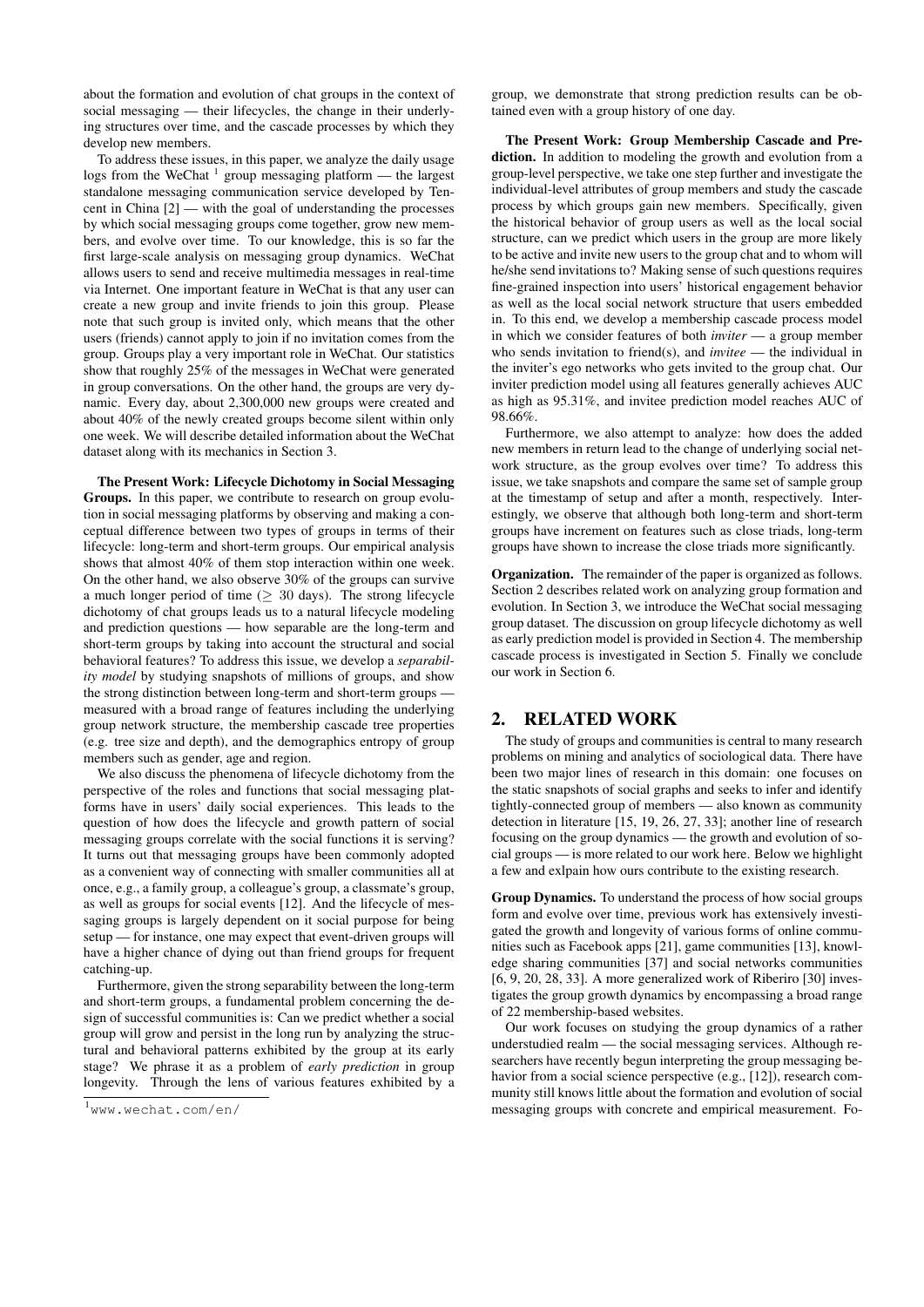cusing on the Yahoo! instant messaging traffic data, Aral et al. [5] considers the individual-level dynamics from the perspective of peer influence and homophily, yet it is unclear how the groups as a whole evolve over time — their lifecycles, their structural dynamics etc. Our work contributes to the current research by discovering a strong dichotomy among social messaging groups in terms of their lifecycle. By taking into account a broad range of group-level structural and behavioral features, we develop a separability model that distinguishes between long-term groups and short-terms groups, as well as an early prediction model that forecasts the longevity of groups.

Cascades. The second half our of work on group membership cascade prediction builds on previous literature that studies diffusion processes [17]. In recent years, scientiests have been able to observe and quantify large-scale diffusions from the richness of online data, including blog space [3, 25], marketing [24], social sites such as LinkedIn [4], Flickr [10], Twitter [16, 23, 31], Facebook [7, 11, 21, 32], LiveJournal [6]. In work that aligns more closely to our focus on social messaging, Aral et al. [5] have looked into the effects of peer-influence and homophily during the diffusion processes. Our work has a more comprehensive scope than [5] by integrating both individual-level and group-level features into our cascade prediction model.

The membership cascade process in the context of social messaging groups differs from previous work in two folds. First, in terms of cascade size, in contrast to previous findings on the structural virality in global-scale cascades [4, 16, 35], we observe a relatively smaller scale of cascade in message groups and find a siginificant fraction of short-term group memerbship cascades terminate at the depth of 2 or 3. Such difference is caused by the social messaging group nature of maintaining a compact community size than going "viral" [36]. Second, due to mechanics specific to application, the cascade process we consider here is locally dependent, with unidirectional contagion dominated mostly by the existing group members. In WeChat, all the groups are by default only visible to group members and grow in a invitation-only fashion. Only the one-hop neighbors of current group members can be invited to the group chat. And this is very dissimilar to the diffusion models in previous work by Backstrom et al. [6] which assumes that users can make their own decision to join based on the group influence, even if they are not friends with any of the current group members.

# 3. DATA

Preliminaries. Before describing the details of the dataset, we first give a brief overview about WeChat's *Group Chat* feature that is central to our study here. While WeChat supports many other important features including *Moments* for photo sharing, *Friend Radar* for searching nearby friends and *Sticker Gallery*, it is important to note that those are beyond the scope of our research focus in this paper.

On WeChat, each user keeps a brief profile, including demographical information (e.g., gender, age and region) and address book which saves the contact list of user's friends. We use the tuple  $(u, v, T)$  to denote a friend relationship record if user u becomes friend with user  $v$  at timestamp  $T$ .

A chat group on WeChat can be analogy to a community, where one can chat with several friends all at once. There are two ways in which a user can involve in a chat group: one can either initiate a new chat group, or get invited by an existing member of the group. Figure 1 illustrates an example of the WeChat user interface of inviting friends to group chat. We consider  $(u, v, \mathcal{C}, T)$  as



Figure 1: The WeChat user interaface (UI) of inviting friends to group chat. (a) Group membership UI displays the current users in the group, along with attributes and basic settings for the group such as group name, group capacity etc. Group members can tap the "+" button to invite friends into the group chat. (b) The UI of inviting friends to the group chat. Users can browse and select contacts to add, and click "OK" to send invitations. When group size is under the capacity 40, invited users will be automatically added into the current group chat without requiring further confirmation. However, under the circumstances that group size exceeds the capacity limit, invited users will have to manually click through the invitation message in order to join the group. The largest WeChat group can have as many as 500 members by default. Sourced from WeChat official feature site [1].

a successful invitation if user  $v$  joins group  $\mathcal C$  invited by user  $u$  at timestamp T.

After being a member of a chat group, one can send various forms of messages (e.g., text, photo and voice) to the entire group. We use the tuple  $(u, \mathcal{C}, T)$  to denote the a group chat record if user u send a message to group  $\mathcal C$  at timestamp  $T$ .

Data Collection and Cleaning. The data for this study comes from anonymized logs of complete WeChat group messaging activities, collected between July 26th, 2015 to August 28, 2015. We first collect all the 2.3 million groups generated on July 26th, 2015, as our group set of interest. We preprocess the data by ignoring groups with less then 5 chat logs— i.e., we only consider groups that are not born to be dead; and also filtering groups with users that are in list of monthly spam users (MSU) or monthly inactive users (MIU). The list is maintained and updated by WeChat on a monthly basis. All the initial groups in consideration consist of at least three members.

Data Description. After preprocessing the initial group set, we are left with 474,726 groups for further analysis. We then collect four datasets of interest listed below. Tabel 1 summarizes statistics of the dataset used for this study.

• Group Activity Records  $G$ : It consists of all the temporal group activity records  $(u, \mathcal{C}, T)$  for each of the sampled group, with  $T$  running between July 26th, 2015 to August 28, 2015.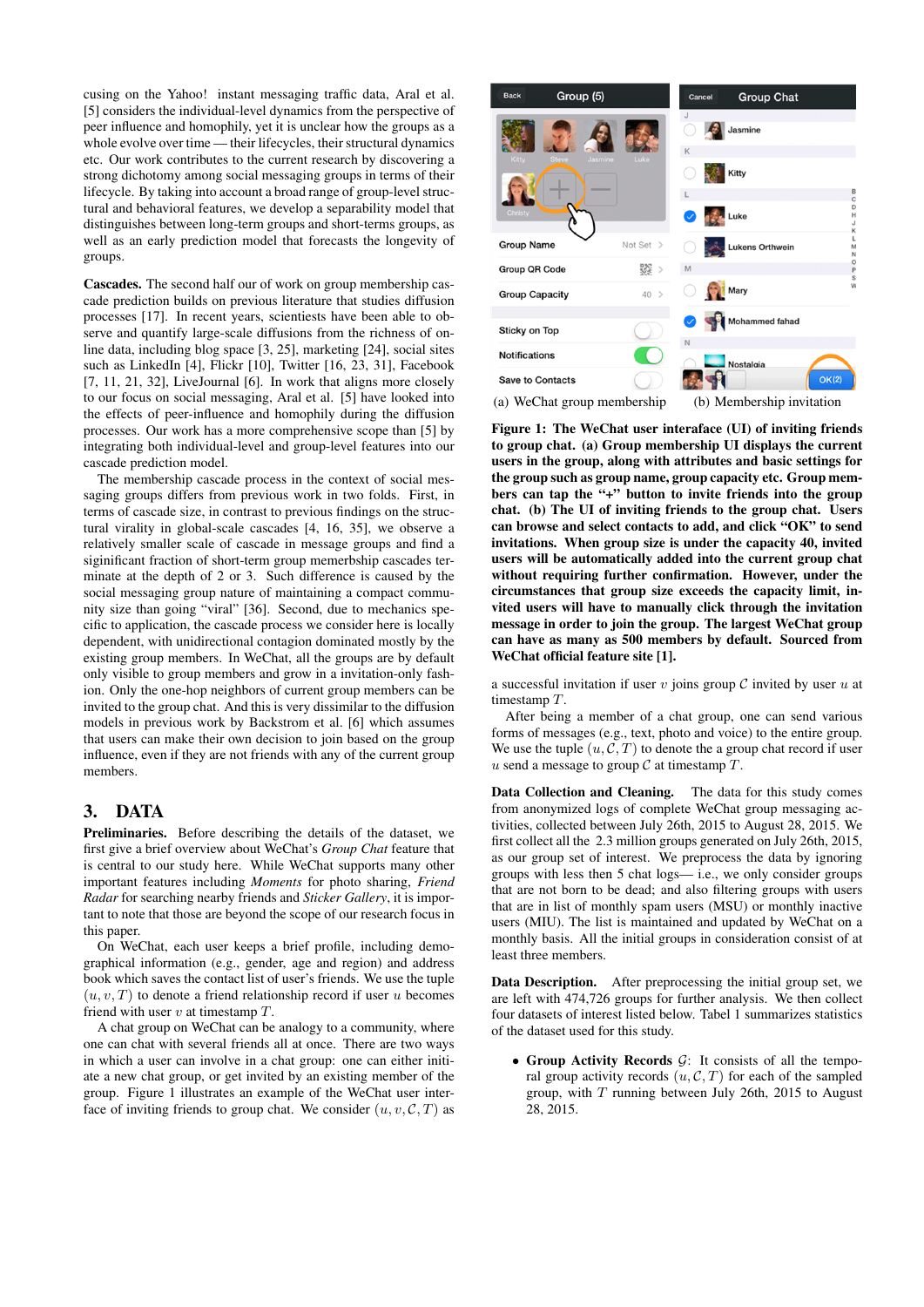- User Set  $U$ : It consists of all the members belonging to the sampled groups as well as their one-hop neighbors, as of August 28, 2015. Note that we further remove users in the list of MSU or MIU from the user set.
- Invitation Records  $\mathcal{I}$ : It consists of tuples  $(u, v, \mathcal{C}, T)$ where user u successfully invites v to join group  $\mathcal C$  at timestamp T during our data collection period.
- Friendship Records  $\mathcal{F}$ : It consists of all the tuples  $(u, v, T)$ where u and  $v$  ( $u, v \in U$ ) become friends with each other at time T. The friend relationships in WeChat are undirected, and we have both  $(u, v, T) \in \mathcal{F}$  and  $(v, u, T) \in \mathcal{F}$ .

| Table 1: Summary of data set. |                |               |  |  |  |
|-------------------------------|----------------|---------------|--|--|--|
| Category                      | Type           | Number        |  |  |  |
|                               | Total          | 474,726       |  |  |  |
| Group                         | Min group size | 3             |  |  |  |
|                               | Max group size | 500           |  |  |  |
| User                          | Total          | 245, 352, 140 |  |  |  |
| Invitation                    | Total          | 2,013,351     |  |  |  |
| Friendship                    | Total          | 624,529,005   |  |  |  |

 $T$ . I:  $I: S$ ummary of data

 $\overline{a}$ 

 $\overline{a}$ 

## 4. GROUP LIFECYCLE DICHOTOMY

One question that we brought up previously is how social messaging groups grow and evolve over time — their lifecycles and their structural dynamics. As a high-level characteristic, social messaging groups can have a relatively shorter lifespan — ranging from several hours to months — as opposed to those online groups seen in social networking sites such as Reddit [8] and Facebook [29] that can sustain up to years. In this section, we start with discussing the phenomena of lifecycle dichotomy we observe from the group activity temporal data. To do this, we define the lifespan of a social messaging group below.

*Definition 1.* Group Lifespan. We define it by the duration from the timestamp at which a group is initialized, to the timestamp at which no group member sends chat messages anymore.



Figure 2: Group Lifecycle Dichotomy. Left: Histogram of *group lifespan* (measured by day); Right: Cumulative distribution function (CDF) of *group lifespan*.

We begin by analyzing the distribution of lifespan among all the 474,726 group samples. Since we stop our data collection on the day of August 28, 2015, the longest lifespan a group can have is 34 days during the period of our observation. Figure 2(a) and Figure 2(b) display the distribution and Cumulative distribution function (CDF) of group lifespan respectively. A salient observation drawn from the result is that the histogram of group lifespan is dominated by two peaks: one appears on the leftest (near a few hours) and another appears on the rightest side (near one month).

This implies a strong dichotomy exists among groups in terms of their lifecycle, and we accordingly make a conceptual difference between two types of groups:

- Short-term groups: this type of groups emerge and die very quickly, and usually have lifespan ranging from hours to a few days. For example, Figure 2(b) shows that almost 40% of groups stop interaction within only a week.
- Long-term groups: this type of groups can survive a much longer period of time than short-term groups. Figure 2(b) shows that about 30% groups fall into this category and can sustain longer than 30 days.

The phenomena of lifecycle dichotomy also leads us to the question of how does the lifecycle and growth pattern of social messaging groups correlate with the social functions it is serving? To address this, we manually examine 100 randomly selected groups, among which 60 are long-term groups and 40 are shortterm groups, respectively. We categorize these groups according to their social functions (the title of groups) by hand, and list the details in Table 2. Quite interestingly, we find that most shortterm groups are event-driven (e.g., travel groups, meeting groups and dining groups), while long-term groups are more relationshipdriven (e.g., family groups, colleague groups and friend groups).

Table 2: Case study by group displayed name.

| Table 2. Case staay by group displayed hame. |      |       |                              |  |  |  |
|----------------------------------------------|------|-------|------------------------------|--|--|--|
| Category                                     | Long | Short | Example                      |  |  |  |
| Travel                                       |      | 8     | Discuss on a short trip      |  |  |  |
| Meeting                                      |      | 2     | Schedule an official meeting |  |  |  |
| Event                                        | 4    | 13    | Plan a wedding               |  |  |  |
| Entertain                                    | 5    | 13    | Dine together                |  |  |  |
| Organization                                 | 9    | 0     | Departments of company       |  |  |  |
| Class                                        | 12   | 4     | Course for GRE test          |  |  |  |
| Friend                                       | 13   |       | Childhood friend             |  |  |  |
| Family                                       | 16   |       | A family of three            |  |  |  |

#### 4.1 Group Structure Dynamics

In this subsection, we move on to study the underlying structural change of messaging groups over time. We investigate several representative structural features (e.g., open triad count, closed triad count and edge density), and quantitatively analyze the how these features evolve in a different pattern with respect to the long-term and short-term groups, respectively.

Triad Count. The studies about transitivity in social networks [18] suggest that the local structure in social networks can be expressed by the *triad count*. In WeChat groups, we try to examine whether long-term and short-term groups show different transitivity patterns. We take into account both the open triad count and close triad count, based on the friendship networks structure of sampled WeChat groups. To illustrate this, Figure 3(a) shows an example of a small WeChat group friendship networks, in which nodes A,  $B$  and  $C$  form a closed triad; nodes  $A, C$  and  $D$  is considered an open triad.

Edge Density. We also consider the feature of internal *edge density* of a group, which is defined by the fraction of edges (friendships) within the group among all the possible edges when the group is fully connected.

To see how these structural features change over time, we take two snapshots for the groups: one at the time when the groups are initialized (we choose  $\sim$ 10 minutes in this study), another after one month being setting up. We consider long-term and short-term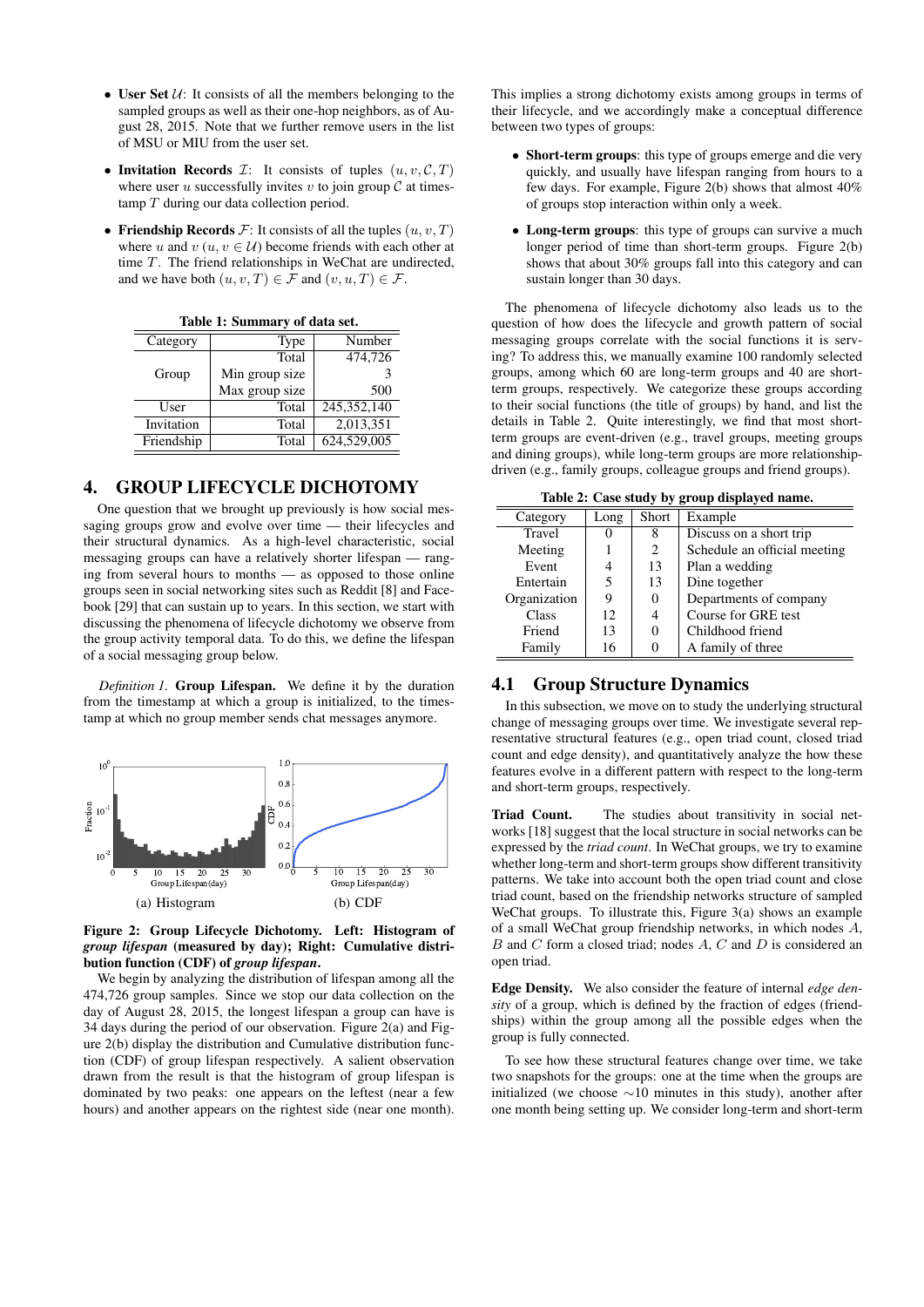

Figure 3: Group Structure Pattern. (a): An example of group friendship networks. Group members and friend relationships are represented as nodes and dot lines, respectively. For this example, we can see  $A, B$  and  $C$  are connected as a closed triad;  $A, C$ and D are connected as an open triad. The edge density of this group is 0.476. (b) (c): Horizontal axis is the normalized number of open/closed triads at the setting up of a WeChat group, and vertical axis is the normalized number of open/closed one month later. (c): Horizontal axis is the edge density at the setting up of a WeChat group, and veritcal axis is the edge density one month later.

groups separately in order to see the different patterns of structural patterns between these two. We also remark here that although short-term groups may stop messaging interactions at some point, members within the groups are still likely to build friendship as long as they maintain the group membership, and thus affect the underlying friendship network structure for potentially longer period of time.

Figure 3(b), Figure 3(c) and Figure 3(d) show the results for feature dynamics of open triad count, close triad count and edge density, respectively. Note that if the structure of groups are not changing at all, we would expect to see a scatter plot centering around the diagonal line of  $y = x$  (with normalization). From the visualization results, it is interesting to first observe the different evolution patterns exhibited between short-term groups and long-term groups — the long-term ones show stronger dynamics in terms of the underlying friendship structure features while most short-term groups are less likely to develop friendship over time.

We infer such dichotomy in structure dynamics is related to the social roles and functions for the social groups to be setup. For example, a colleague's group served for long-term communications is more likely to develop social connections between members, as opposed to a group setup for some specific social event.

#### 4.2 Cascade Tree Pattern

Beside studying the friendship structure, we also discuss the group formation processes, namely by investigating the group membership invitation cascading tree structure. We start with defining the *group cascade tree* below.

*Definition 2.* Group Cascade Tree. A directed graph where each group member is a node, and a directed edge from  $u$  to  $v$ is constructed if  $u$  (inviter) successfully invites  $v$  (invitee) to the group. The tree is rooted at the user who initiated the group. Cycles are impossible since inviters always join the group earlier than invitees.

To show how long-term and short-term groups differ in terms of cascade tree structure, Figure 4(a) and Figure 4(b) show the examples for two types of WeChat group cascade tree. We find that long-term groups tend to exhibit a deeper tree structre with more branchings; whereas many short-term group cascade trees display an approximate star graph structure with most members being the leaves of the root node. In order to quantify such difference, we consider here four representative features concerning the structure of cascade trees.

Cascade Size. We start our analysis on cascade tree by examining the total number of nodes in the cascade tree, i.e., group size. Figure 5(a) shows the normalized distribution of cascade tree size



Figure 4: Example of WeChat group cascade tree for long-term group and short-term group, respectively.

for both types of groups. We find that long-term groups tend to have larger size (up to 500 by default) while the size of short-term groups diminishes around 100. This is not very surprising since long-term groups can be advantageous in gaining more members give a longer timespan for growth.

Invitation as a Function of Cascade Depth. A natural way to measure the difference in cascade tree between long-term groups and short-groups is to examine the distribution of cascade depth at which the invitation occur. We measure the cascade depth for each of the invitation happens during our observation period, which is defined by the number of steps from the root to the group member in the cascade tree. Figure 5(c) shows the normalized distribution of cascade depth among all the invitations in our dataset. We observe that more invitations occurs far from the root in long-term groups than that in short-term groups. For example, 10% of invitations in long-term groups occur at depth 3 or greater; whereas for short-term groups, only less than 1% of invitations occur at depth 3 or greater.

Invitation as a Function of Subtree Size. Finally, we measure the difference of cascade tree structure between long-term groups and short-term groups by measuring the size of subtree for each node in the cascade tree. In Figure 5(b), we show the distribution of the cascade subtree size for each node resides in the cascade tree, aggregated among all the sampled groups. Again, we observe substantial difference between long-term groups and short-term groups. For example, 30% of nodes in the cascade tree of long-term groups have subtree size greater than 10; whereas only 10% of nodes have subtree size greater than 10 in short-term groups.

Structural Virality. We also quantify cascade trees by measuring their *structural virality* as that used in [16]. Structural virality, also know as Wiener index, is useful for disambiguating between shallow, broadcast-like diffusion and the deep branching structures.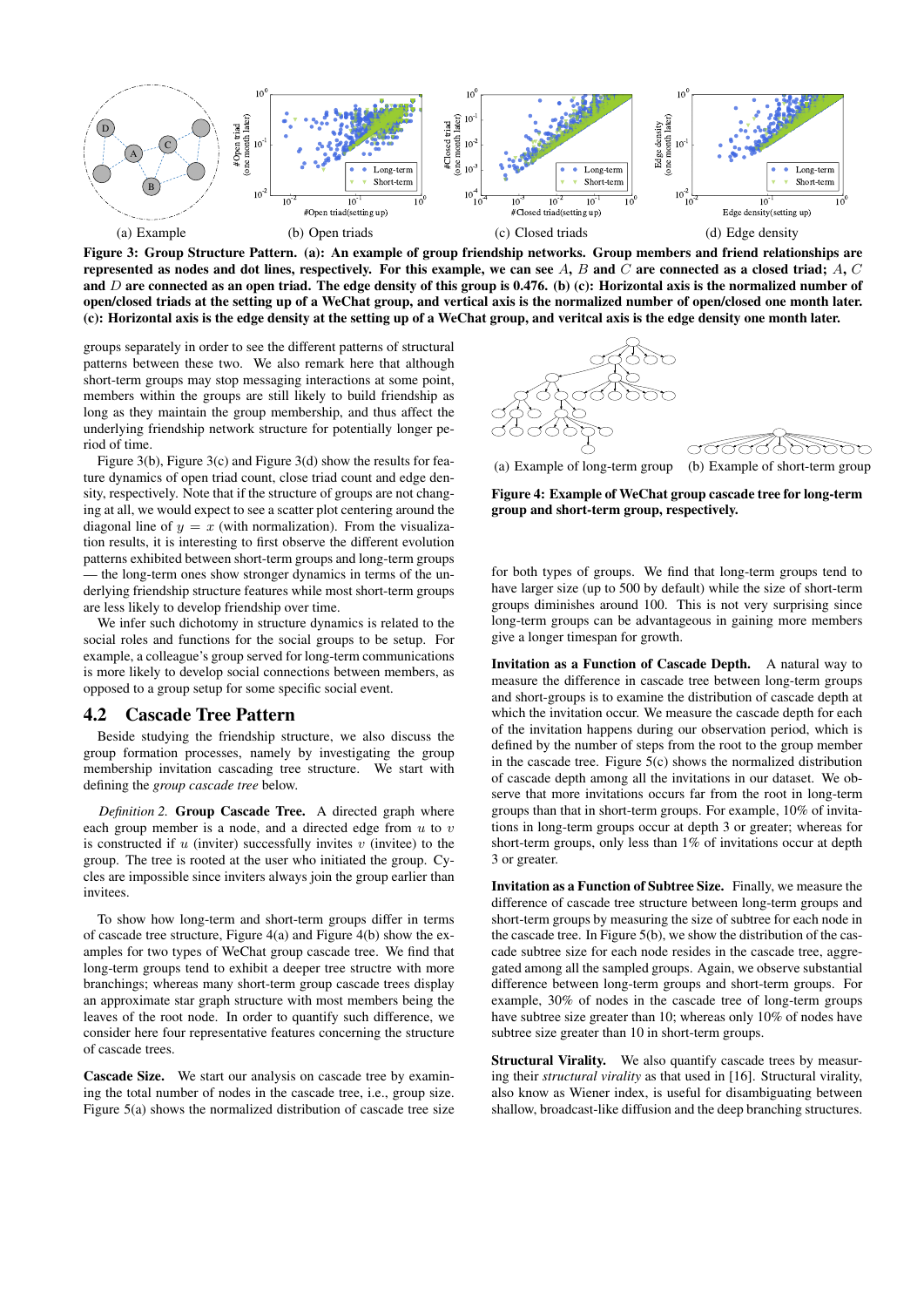

Figure 5: Cascade tree related feature distributions. (a): Distribution over group size. Vertical axis is the fraction of groups with size larger than  $|C|$ . (b): Distribution over subtree size. Vertical axis is the fraction of non-singleton members in trees of specific size. (c): Distribution over cascade depth. (d): Distribution over Wiener index.

Wiener index is defined by the average distance between any two nodes in the cascade tree. For example, the cascade trees in Figure 4(a) and Figure 4(b) have Wiener indexes of 3.99 and 1.83, respectively. In Figure 5(d), we show the distribution of Wiener index of cascade trees for both long-term and short-term groups. We observe that more than 99% of short-term groups have Wiener index smaller than 2, which implies that most membership cascades happen in a broadcast fashion, settled mostly by the root node.

## 4.3 Group Lifecycle Prediction

The strong dichotomy of group lifecycle and structure dynamics leads us to a natural modeling and prediction questions —– how separable are the long-term and short-term groups by taking into account the structural, behavioral as well as demographical features? Can we predict whether a social group will grow and persist in the long run by analyzing the structural and behavioral patterns exhibited by the group at its early stage? In this section, we address both issues through analyzing the snapshots of millions of groups, combining a broad range of features.

### *4.3.1 Separability Model*

In this model, we consider the task of predicting whether a group is long-term or short-term, from features including the underlying group network structure, the membership cascade tree properties, and the demographics entropy of group members. The full list of features can be found in Table 5, where we are only using grouplevel ones for this task.

To train the separability model, we construct the training dataset by labeling groups with less than 5 days of lifespan as negative examples, and groups with longer than 25 days of lifespan as positive examples. We represent each group as a feature vector extracted one month after groups are built, and further train the dataset using support vector machine (SVM) [14] with 10-fold cross validation.

Table 3: Feature contribution analysis on the separability of long-term and short-term groups.(%)

| <b>Features</b> used | <b>AUC</b> | Prec. | Rec.  | F1    |  |  |
|----------------------|------------|-------|-------|-------|--|--|
| <b>All Features</b>  | 66.62      | 63.23 | 57.66 | 60.32 |  |  |
| -Structure           | 64.75      | 59.36 | 62.83 | 61.04 |  |  |
| -Cascade             | 65.36      | 64.49 | 47.67 | 54.82 |  |  |
| -Demographics        | 65.24      | 57.35 | 65.71 | 61.25 |  |  |
| <b>Random Guess</b>  | 50.00      | 50.00 | 50.00 | 50.00 |  |  |
| $+$ Structure        | 64.21      | 61.98 | 42.51 | 50.43 |  |  |
| +Cascade             | 61.23      | 57.35 | 65.71 | 61.25 |  |  |
| +Demographics        | 62.77      | 63.18 | 41.41 | 50.03 |  |  |

The prediction results are shown in Table 3. We find that highest classification accuracy (66.62% AUC) can be obtained with full set of features. We further investigated how each set of features (i.e., structure, cascade and demographics) affects the training performance by considering only one at a time. And we find that the set of structural features by itself can yield high accuracy, which again confirms that strong distinctions exist between short-term and longterm group structures.

#### *4.3.2 Early Prediction of Group Lifecycle*

Given the strong separability between the long-term and shortterm groups, we pose a fundamental question of how well can we predict if a group can grow and persist in the long run, from the features exhibited in its early age?

Table 4: Group lifecycle early prediction performance results(%). We train the classifier using all the group-level features.

| <b>Features</b> used | <b>AUC</b> | Prec. | Rec.  | F1    |
|----------------------|------------|-------|-------|-------|
| 1 hour               | 57.95      | 54.16 | 56.80 | 55.45 |
| 1 day                | 65.08      | 61.92 | 53.38 | 57.34 |
| 5 days               | 65.46      | 62.52 | 54.11 | 58.01 |
| 10 days              | 65.57      | 62.48 | 56.81 | 59.51 |
| 20 days              | 65.76      | 62.78 | 56.56 | 59.51 |
| 1 month              | 66.62      | 63.23 | 57.66 | 60.32 |

The way we implement the early prediction model is largely similar to the separability model previously except for the subtle difference that group features (see group-level features in Table 5) are extracted at earlier timestamps. Specifically, for each group in our training set, we take multiple snapshots at the age of 1 hour, 1 day, 5 days, 10 days, 20 days and 1 month, and calculate the feature vector accordingly. We repeat similar procedure to train the dataset with respect to features extracted at various timestamp, and compare the training performance. Table 4 shows the prediction performance results at different stages. We find that features extracted one day after the groups being set up can yield AUC accuracy as high as  $65.08\%$ , which is almost as good as the prediction accuracy of 66.62% when adopting features at timestamp of 1 month.

The results of early prediction model reassure that the likelihood for social messaging group to grow in the future can be well inferred from its very early age (e.g., 1 day). Such predictability is in contrast to previous study on predicting the longevity of online social communities [20] which requires features at the age of *months* for making short-term prediction and *years* for making long-term prediction. And again this is partly due to the different nature of social messaging groups and online communities in terms of the lifecycle.

# 5. MEMBERSHIP CASCADE PROCESS

Now we have modeled the growth and evolution of social messaging groups from a group-level perspective. In this section, we approach the problem with a focus on the individual-level and study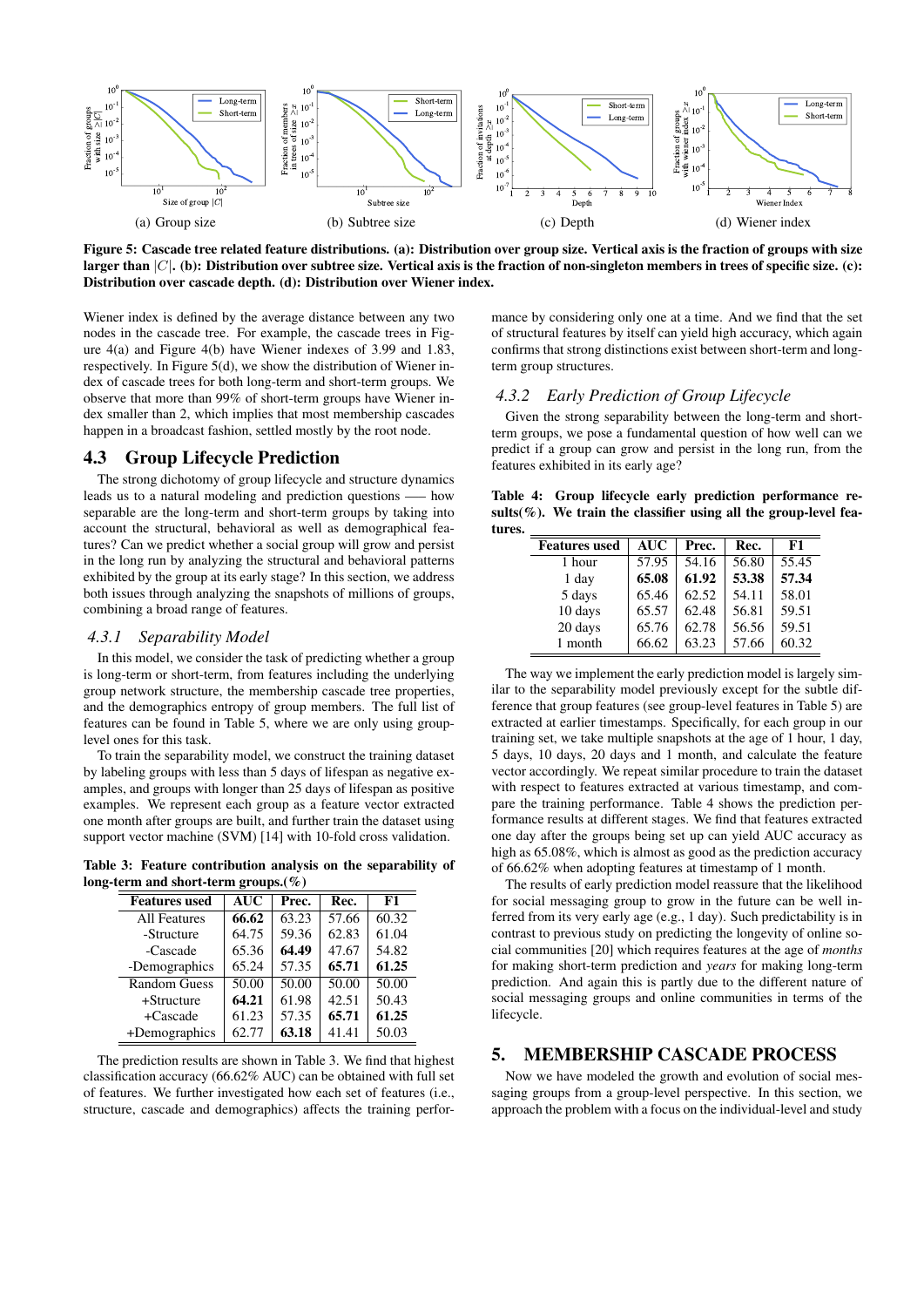the membership cascade process by which group gain new members.

To start with, we introduce a group membership cascade model, as illustrated in Figure 6. The model captures two important roles: *inviter* — a group member who sends invitation to friend(s), and *invitee* — the individual in the inviter's ego networks who gets invited to the group chat<sup>2</sup>. For instance, the big dotted circle in Figure 6 encompasses all the current members within a group. There are two essential steps behind each invitation: 1) a member in a group become active (denoted by blue in Figure 6), and 2) the active member selects his/her friends (denoted by red in Figure 6) into the group chat.



Figure 6: Graphical example of WeChat groups' cascade process model. At some timestamp  $T$ , some members in a group become active (denoted by blue) and select their friends (denoted by red) to the group chat.

#### 5.1 Membership Cascade Pattern

#### *5.1.1 Behavioral Pattern*

To have a better understanding of membership cascade pattern, it is important to first study group members' behavioral pattern. For example, an interesting question would be how often do people invite their friends into the group chat once they become a group member? This can also be phrased as how often do membership cascade happen in social messaging groups? In this subsection, we provide some empirical findings concerning members' invitation behavior pattern measured by the concepts of *invitation interval* and *first invitation latency* defined below.

*Definition 3.* Invitation Interval is defined as the time interval between any two consecutive invitations from a group member. Additionally, First Invitation Latency is defined as the interval between the timestamp at which a user joins a group (invited by some existing member) and the timestamp when he/she, for the first time, invites another friend to the same group.

Intuitively, investigating the action of a group member's first invitation is useful since it signifies how well has he/she been adapting to the current group, and how strong the sense of relevance he/she has with respect to the current group.

To address above questions, we obtain the distribution of invitation interval and first invitation latency, aggregating over each member in each group. Figure 7(a) and Figure 7(b) show the CDF curve of first invitation latency and invitation interval, respectively. We observe the invitations in WeChat groups are highly time-sensitive. On the one hand, when one is invited to a group,



Figure 7: Dynamic pattern of invitations. Left: Cumulative distribution function (CDF) of *first invitation latency* (measured by day); Right: Cumulative distribution function (CDF) of *invitation interval* (measured by day). The invitations in WeChat group display a highly time-sensitive pattern.

he/she tends to start invite other people soon. For example, about 80% of the first invitations happen within 5 days after the inviter joining the group. On the other hand, we find that members suffer from a longer latency in sending their first invitations than the invitation interval in general. For example, more than 80% of consecutive invitations happen within 2 days of interval.

#### *5.1.2 The Influence of Local Structure*

In this subsection, we probe into the local structure of group and investigate how the membership cascade process is influenced by the structural features. Specifically, we study how the probability for a user  $u$  being invited by his/her friend into a group is affected by the structure of ego networks of  $u$ .

Backstrom et al. Revisit. In the context of online social networks, Backstrom et al. [6] introduced the probability that an individual adopts and joins a community with the number of friends already in the group.

As noted earlier, a significant difference in our setting of social messaging group is that new group members are "passively invited" to the group rather than "actively adopt" the group. To this end, we calculate  $P(k)$  — the fraction of user who is invited to a community as a function of the number of  $k$  of their friends who are already members, with slightly tweaking the definition in [6]. Specifically, we first take two snapshots of group membership, with 10 days apart. We find tuples  $(u, \mathcal{C}, k)$  where  $u \notin \mathcal{C}$  at the time of the first snapshot and  $u$  has  $k$  friends in  $C$  at that time. We then compute  $P(k)$  by looking at the fraction of tuples  $(u, \mathcal{C}, k)$  that  $u \in \mathcal{C}$  at the time of the second snapshot.

The results for WeChat group (see Figure 8(b)) exhibit an interesting contrast to the curves of LiveJournal and DBLP groups shown in Backstrom, Huttenlocher, Kleinberg and Lan [6]. Instead of observing an increasing trend of the curve with respect to larger values of  $k$ , we find a qualitatively different shape where the adoption probability suffers from a slight decrease at moderate values of  $k$ , and drastic fluctuations when  $k$  exceeds 40. We infer such difference is caused by the mechanism inherent to WeChat, that when a group has more than 40 users, inviting friends to join the group requires their confirmation. We leave the detailed inspection on this for future investigation.

Furthermore, we also observe a strong evidence for the influence of structural locality. In particular when  $k$  is small, the fraction of invitee (invited to the group) with 10 friends already in the group  $(k = 10)$  is twice as much as the fraction of invitee with 5 friends in the group ( $k = 5$ ).

<sup>&</sup>lt;sup>2</sup>On WeChat, instead of sending group invitation to any registered user, one can only invite his/her current friends into the group chat.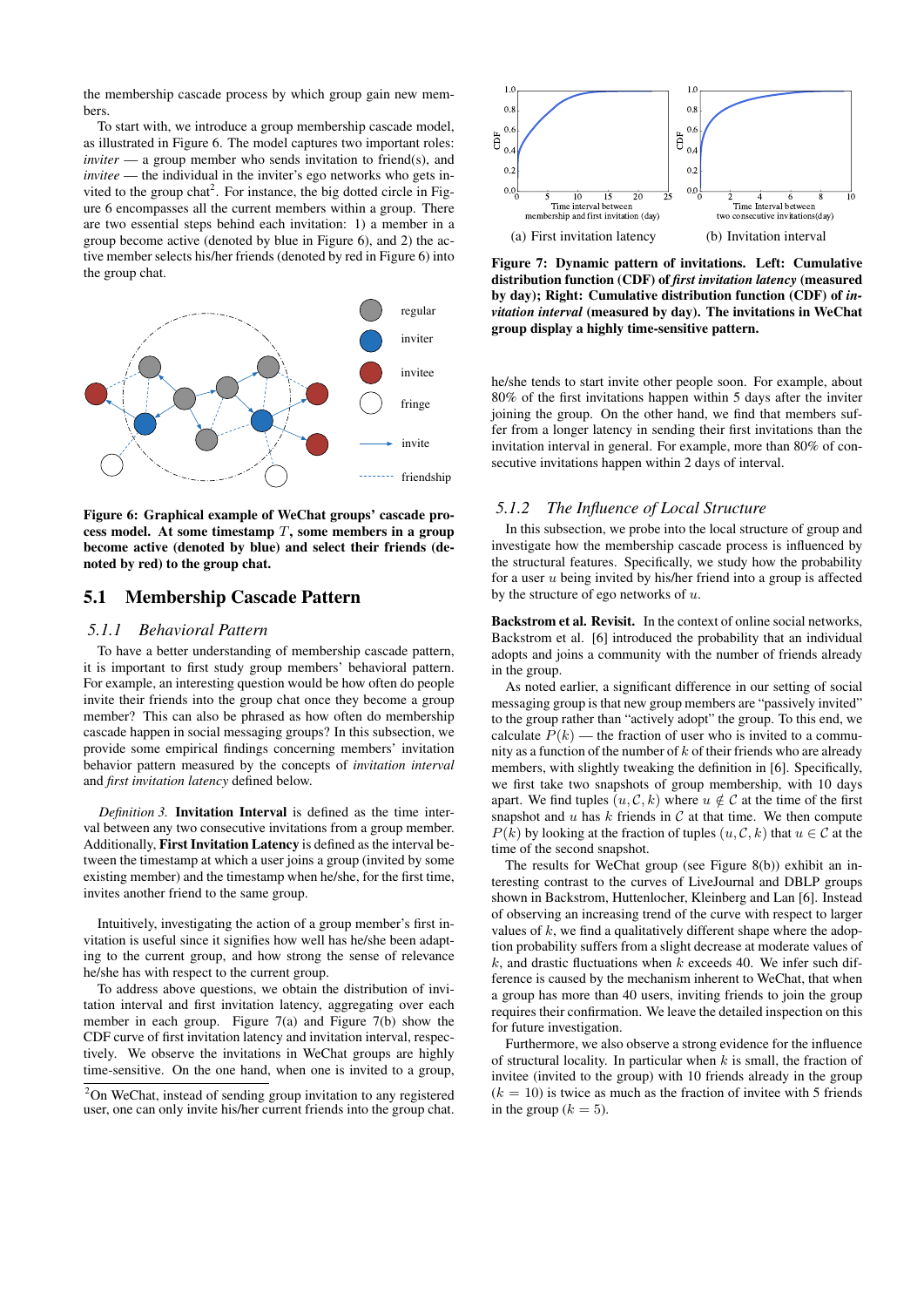

Figure 8: Local structure pattern of invitations. (a): Illustration of a potential invitee's ego networks. Give a group  $C$ , blue nodes represent user v's friends who have been in the group, while the white nodes denote those users in v's ego networks who did not join the group. (b): The probability  $p$  of being invited to a WeChat group as a function of the number of friends  $k$  already in the group. Error bars represent 95% confidence interval. (c): The effect of structure diversity. Structural diversity is represented by the number of connected components formed by the friends already in the group. Horizontal axis is the number of connected components formed by friends already in the group and the vertical axis is the probability  $p$  of being invited to a WeChat group.

| Table 5: List of features used in this study.                          |                                                                                                                              |  |  |  |  |  |
|------------------------------------------------------------------------|------------------------------------------------------------------------------------------------------------------------------|--|--|--|--|--|
| Group Level (for group $C$ at time $T$ )                               |                                                                                                                              |  |  |  |  |  |
| Number of individuals with a friend in $C$ (the <i>fringe</i> of $C$ ) |                                                                                                                              |  |  |  |  |  |
|                                                                        | Number of edges with one end in the group and the other in the fringe.                                                       |  |  |  |  |  |
|                                                                        | Number of edges with both ends in the group.                                                                                 |  |  |  |  |  |
| Group Structre                                                         | The number of open triads at time $T$ and at the setting up of group.                                                        |  |  |  |  |  |
|                                                                        | The number of closed triads at time $T$ and at the setting up of group.                                                      |  |  |  |  |  |
|                                                                        | Clustering coefficient.                                                                                                      |  |  |  |  |  |
|                                                                        | Number of Members $( C )$ .                                                                                                  |  |  |  |  |  |
|                                                                        | Tenth quantile of members' depth in the cascade tree.                                                                        |  |  |  |  |  |
| Cascade Tree                                                           | Tenth quantile of members' subtree size.                                                                                     |  |  |  |  |  |
|                                                                        | Number of members whose depth equal to $k, k = 1, 2, , 9$ .                                                                  |  |  |  |  |  |
|                                                                        | The sum of the lengths of the shortest paths between all pairs of vertices, i.e., Wiener index.                              |  |  |  |  |  |
|                                                                        | Number, fraction of members from country $X$ .                                                                               |  |  |  |  |  |
|                                                                        | Number, fraction of members who stated their gender to be $X$ .                                                              |  |  |  |  |  |
|                                                                        | Number, fraction of membes who stated their age to be $X$ .                                                                  |  |  |  |  |  |
| Demographics                                                           | Entropy of member's region (country, province, city) distribution, e.g., $-\sum_{x \in \text{Countries}} P(x) \log_2 P(x)$ . |  |  |  |  |  |
|                                                                        | Entropy of member's age: $-\sum_{x \in \text{Ages}} P(x) \log_2 P(x)$ .                                                      |  |  |  |  |  |
|                                                                        | Entropy of member's gender: $-\sum_{x \in \text{Geodes}} P(x) \log_2 P(x)$ .                                                 |  |  |  |  |  |
|                                                                        | Inviter Level (for member u in group $\mathcal C$ at time $T$ )                                                              |  |  |  |  |  |
|                                                                        | How long has it been since $u$ joined $\mathcal{C}$ .                                                                        |  |  |  |  |  |
|                                                                        | How long has it been since $u$ invited others to $\mathcal{C}$ .                                                             |  |  |  |  |  |
| History Behavior                                                       | The number of users that u invited to $\mathcal C$ before time $T$ .                                                         |  |  |  |  |  |
|                                                                        | The number of chat made by the individual.                                                                                   |  |  |  |  |  |
|                                                                        | The number of u's friends in the fringe with $\geq k$ friends in the group, $1 \leq k \leq 20, k = 30, 40, 50$               |  |  |  |  |  |
|                                                                        | The number and fraction of u's friends in the group: $ \{v v \in ego(u) \land v \in C\} $ .                                  |  |  |  |  |  |
|                                                                        | The number and fraction of u's friends not in the group: $ \{v v \in ego(u) \land v \notin C\} $ .                           |  |  |  |  |  |
| <b>Local Structure</b>                                                 | The number of cross group edges in u's ego networks: $ \{(v, w) v \in C \land w \notin C \land u, w \in ego(u)\} $ .         |  |  |  |  |  |
|                                                                        | The ratio of cross group edges to cross group edges that could possible exist in $u$ 's ego networks.                        |  |  |  |  |  |
|                                                                        | The depth of $u$ in cascade tree.                                                                                            |  |  |  |  |  |
| Invitee Level (for user $u$ in the fringe of group $C$ at time $T$ )   |                                                                                                                              |  |  |  |  |  |
| User $u$ 's stated gender.                                             |                                                                                                                              |  |  |  |  |  |
| Demographics                                                           | User $u$ 's stated age.                                                                                                      |  |  |  |  |  |
|                                                                        | User $u$ 's stated region (country, province and city).                                                                      |  |  |  |  |  |
|                                                                        | The fration of group member who has the same gender as $u$ .                                                                 |  |  |  |  |  |
|                                                                        | The fration of group member who has the same age as $u$ .                                                                    |  |  |  |  |  |
|                                                                        | The fration of group member who has the same region (country, province, city) as $u$ .                                       |  |  |  |  |  |
|                                                                        | Number of friends already in the group.                                                                                      |  |  |  |  |  |
| <b>Local Structure</b>                                                 | Number of friend in group $C$ who are classified as acitive inviters.                                                        |  |  |  |  |  |
|                                                                        | Number of connected components formed by friends already in the group.                                                       |  |  |  |  |  |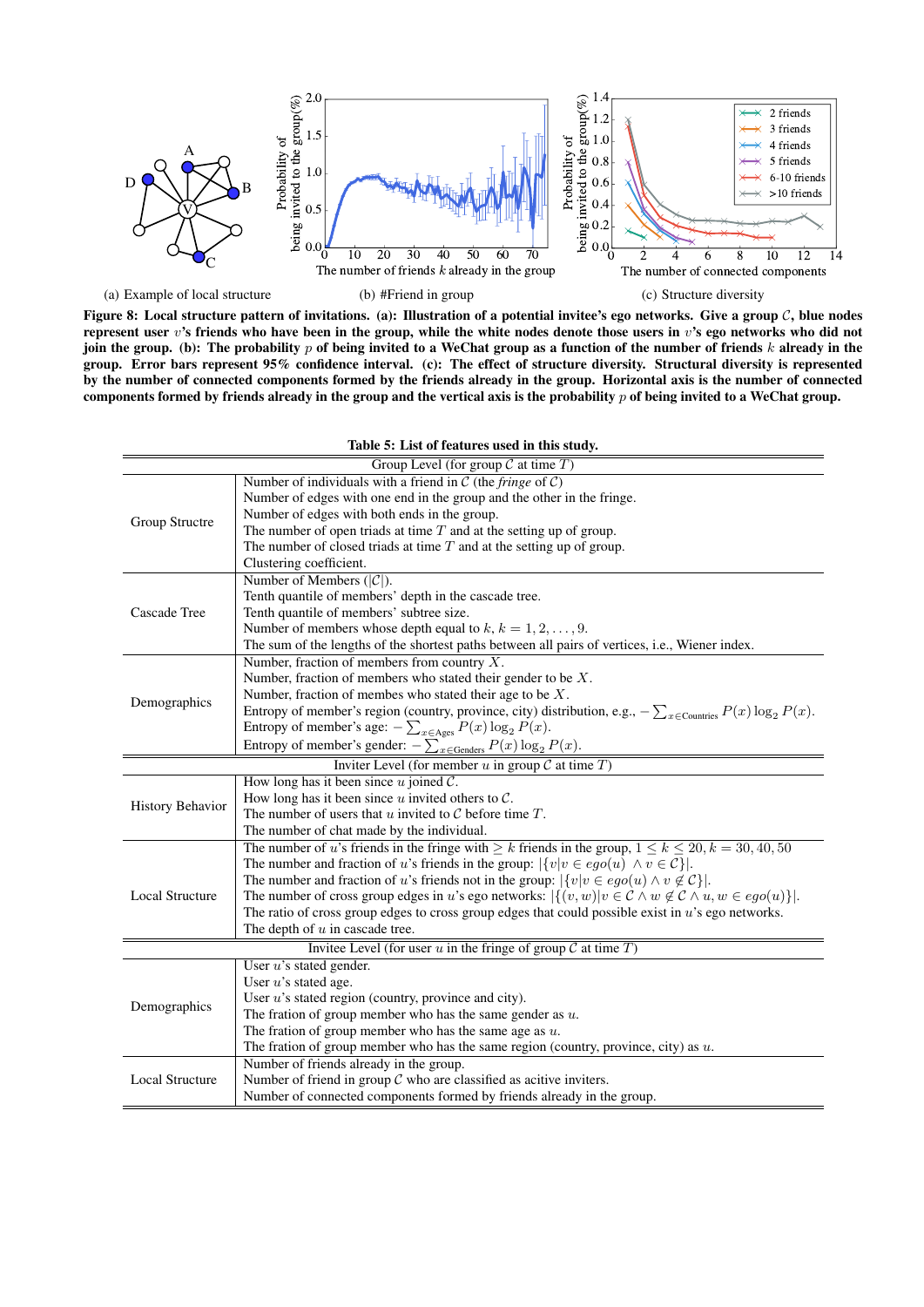Structural Diversity. The above analysis informs us that the number of friends in the group can affect whether a user gets invited. Yet it is unclear how it is affected by the local network structure. In this subsection, we study how structural diversity of user  $u$ 's ego networks [34] affects the probability for  $u$  to be invited by friends into a group.

For a given user  $u$  with  $k$  friends already in a group, we measure structural diversity by counting the connected components in the networks formed by these  $k$  friends. For example, as illustrated in Figure 8(a), user v has four friends  $(A, B, C \text{ and } D)$  already in a group.  $A, B, C$  and  $D$  form 3 connected components, i.e.,  $\{A, B\}, \{C\}$  and  $\{D\}$ . Figure 8(c) plots the curves of the probability of being invited to a group with respect to the number of connected components formed by friends already in group. We choose the parameter  $k$  (i.e., the number of friends already in group) to be 2, 3, 4, 5, 6-10 and  $> 10$ , respectively. Interestingly, we find that given a fixed  $k$ , the more closely these  $k$  friends are connected, the more likely  $u$  will be invited to the group.

#### 5.2 Membership Cascade Prediction

Now we have seen how the membership cascade process can be affected by both users' behavioral pattern as well as the local structure surrounding a user. In this subsection, we propose a prediction model by integrating a comprehensive set of behavioral and structural features. This can be used in practice to make effective inference on the membership cascade process. Specifically, given the historical behavior of group members as well as the local social structure, can we predict which members in the group are more likely to be active and invite new users to the group chat and to whom will he/she send invitations to?

To address the issue, we separately model the inviter prediction and invitee prediction problems.

**Inviter Prediction.** At some timestamp  $T$ , for a given group  $C$  and a specified user  $u \in \mathcal{C}$ , our learning task here is to predict whether  $u$  will become active and invite friends to  $C$  during the time interval  $(T, T + \Delta t]$ .

**Invitee Prediction.** At some time  $T$ , for a given group  $C$  and a user  $u \in fringe(\mathcal{C})$ , our learning task here is to predict whether u (one-hop neighbor of current members) will be invited to  $C$  during the time interval  $(T, T + \Delta t]$ .

For both prediction task, we construct each training example by randomly selecting  $T$  from 10 minutes to 1 month, and fixing  $\Delta t = 1$  day. We also notice that, on average, only 5.6% of group members have invitation action and fewer than 1% among users in the fringe of groups are invited, causing the number of positive examples and negative examples quite unbalanced. We thus down-sample [22] the size of negative examples and maintain a positive/negative ratio of 1:2 in our training set.

Table 6: Performance of inviter/invitee prediction and inviter/invitee-level feature contribution analysis (%).

| <b>Task</b> | <b>Features</b> used | <b>AUC</b> | Prec. | Rec.  | F1    |
|-------------|----------------------|------------|-------|-------|-------|
| Inviter     | All                  | 95.31      | 85.95 | 88.39 | 87.15 |
|             | -History Behavior    | 91.52      | 82.07 | 84.31 | 83.17 |
|             | -Local Structure     | 93.22      | 84.50 | 87.04 | 85.75 |
|             | All                  | 98.66      | 54.55 | 93.47 | 68.89 |
| Invitee     | -Demographics        | 98.05      | 45.76 | 94.68 | 61.70 |
|             | -Local Structure     | 89.29      | 11.85 | 76.53 | 20.52 |

We incorporate both group-level and inviter-level features seen in Table 5 for training the inviter model; and use instead the grouplevel and invitee-level features for invitee model. We further train the dataset using support vector machine (SVM) [14] with 10-fold

cross validation. The prediction performance results are shown in Table 6. We see that our model is quite effective, with AUC of 95.31% in predicting inviter, and an AUC of 98.66% in predicting invitee. We further investigated how each set of features affects the training performance by considering only one at a time. Quite interestingly, we find that historical behavioral features can be important factors in the task of predicting inviter; while local structural features are the dominant ones in predicting invitee. The information of demographics exert little affect on the performance of predicting invitee, which implies that our model can be generalizable without requiring user-specific attributes.

## 6. CONCLUSION

Summary. In this paper, we studied the formation and evolution of chat groups in the context of social messaging — their lifecycles, the change in their underlying structures over time, and the diffusion processes by which they develop new members. We use a large collection of anonymized data from WeChat group messaging platform, providing analysis on dynamics of millions of groups by keeping track of their emergence, growth and demise over time. We discovered a strong dichotomy of groups existed in terms of their lifecycle, and defined two types of groups accordingly: longterm and short-term groups. First, we developed an effective separability model by taking into account a broad range of grouplevel features, showing that long-term and short-term groups are inherently distinct. We also found that the lifecycle of messaging groups is largely dependent on their social roles and functionalities in users' daily social experiences and specific purposes. Specifically, event-driven groups in general have a shorter lifespan as apposed to those friendship groups serving for frequent catching-up purpose. Given the strong separability between the long-term and short-term groups, we further addressed the problem of early prediction in group longevity, and demonstrated that strong prediction results can be obtained even with a group's history up to one day.

In addition to modeling the growth and evolution from a grouplevel perspective, we also investigated the individual-level attributes of group members and study the diffusion process by which groups gain new members. We developed a membership cascade process model in which we consider users' historical engagement behavior as well as the local social network structure that users embedded in. We demonstrated the effectiveness by achieving AUC of 95.31% in the inviter prediction model using all features, and an AUC of 98.66% in the invitee prediction model.

Future Research. Ours findings raise many important open questions that would be interesting to take into account in future research. First, our design of membership cascade model can be used for group member recommendation, and may be potentially integrated into current WeChat platform. This can motivate research on conducting online experiments and investigating whether users are likely to adopt the group member recommendations, and under what circumstances. Such studies will also lead to design of better group chat platforms and engage users more effectively.

Acknowledgements. We thank Chenhao Tan and Tracy Xiao Liu for their comments. Jiezhong Qiu and Jie Tang are supported by 863 (No. 2014AA015103), 973 (No. 2014CB340506, No. 2012CB316006), NSFC (No. 61222212), and NSSFC (No. 13&ZD190). Yixuan Li and John E. Hopcroft are supported by the US Army Research Office W911NF-14-1-0477. Qiang Yang is supported by 973 (No. 2014CB340304). This work is also supported by research fund of Tsinghua-Tencent Joint Laboratory.